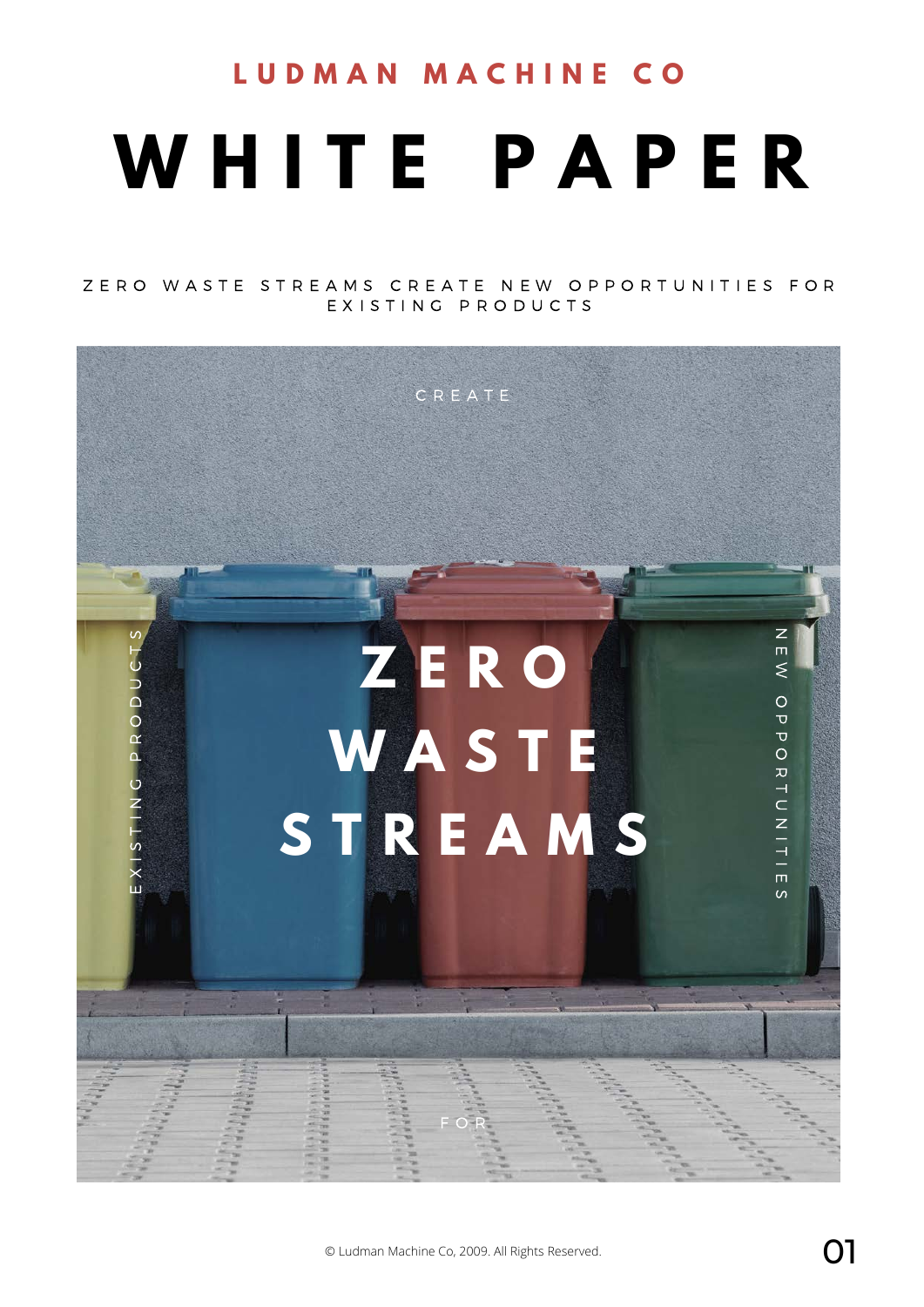

# **FROM TRASH TO CASH**

Creating commercially viable products

New environmental regulations combined with an emphasis to improve profitability and decrease costs have driven manufacturers to look for ways to dramatically decrease waste streams. This trend has forced manufacturing and environmental engineers to find new, innovative alternatives to land-filling industrial by-products-and in many cases, these solutions are turning what was once considered waste, into commercially viable products.

One of the key ingredients to this transformation of trash to cash is Ludman Machine, from Muskego, Wisconsin and their line of compactors, granulators and flaking mills. Compactors, which are widely used in the mining and chemical industries, can agglomerate powders or "fines" into salable granular products using heat and pressure. The granulators and flaking mills can then shape and size the agglomerated solid. To understand just how these machines fit in the manufacturing mix, Ludman president, R. W. Wendelburg described the potash manufacturing process.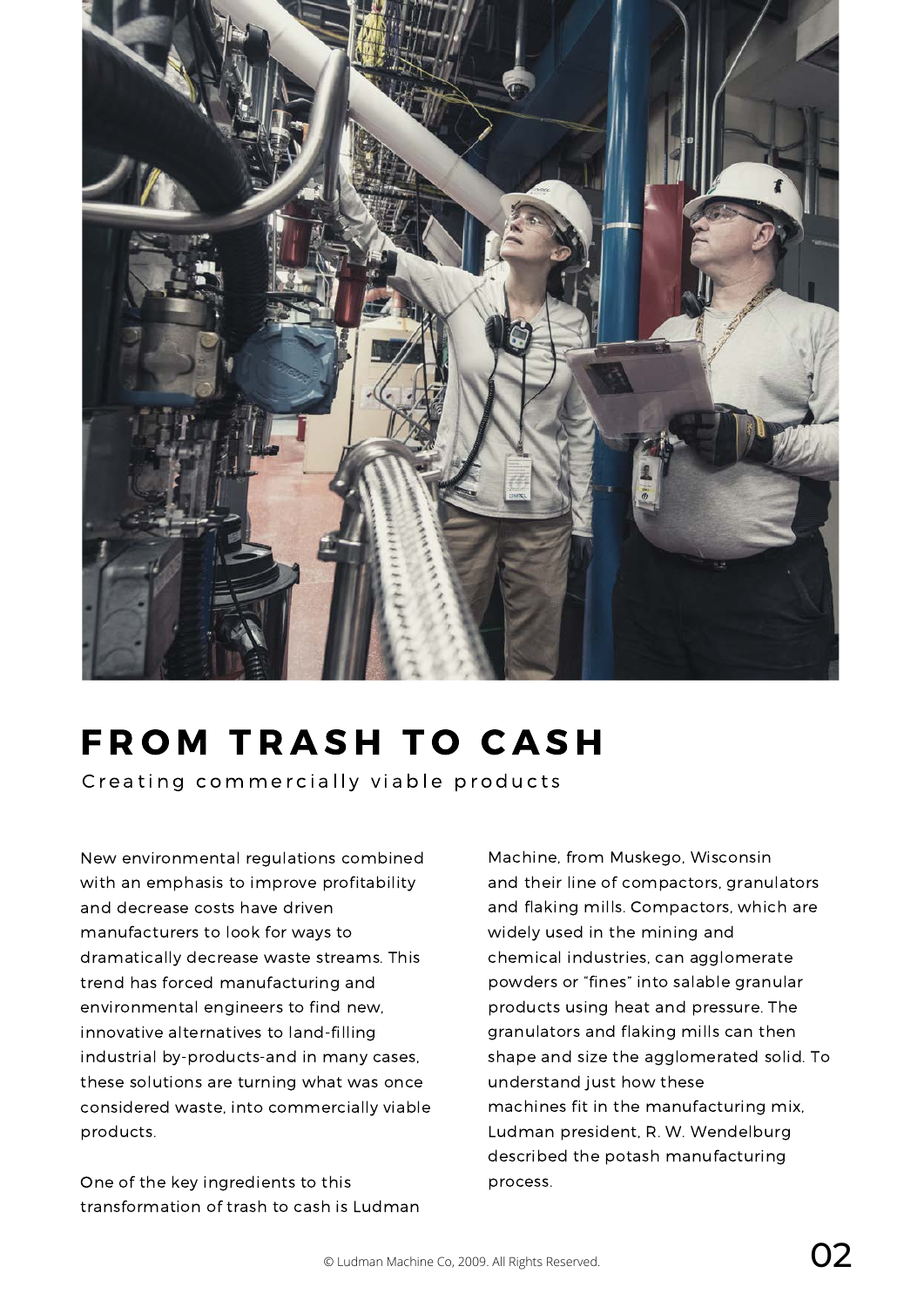**L U D M A N ' S P R O C E S S E S A G G L O M E R A T E P O W D E R S O R " F I N E S " I N T O** SALABLE GRANULAR **PRODUCTS USING H E A T A N D P R E S S U R E**

COMPACTING \\ CRUSHING \\ FLAKING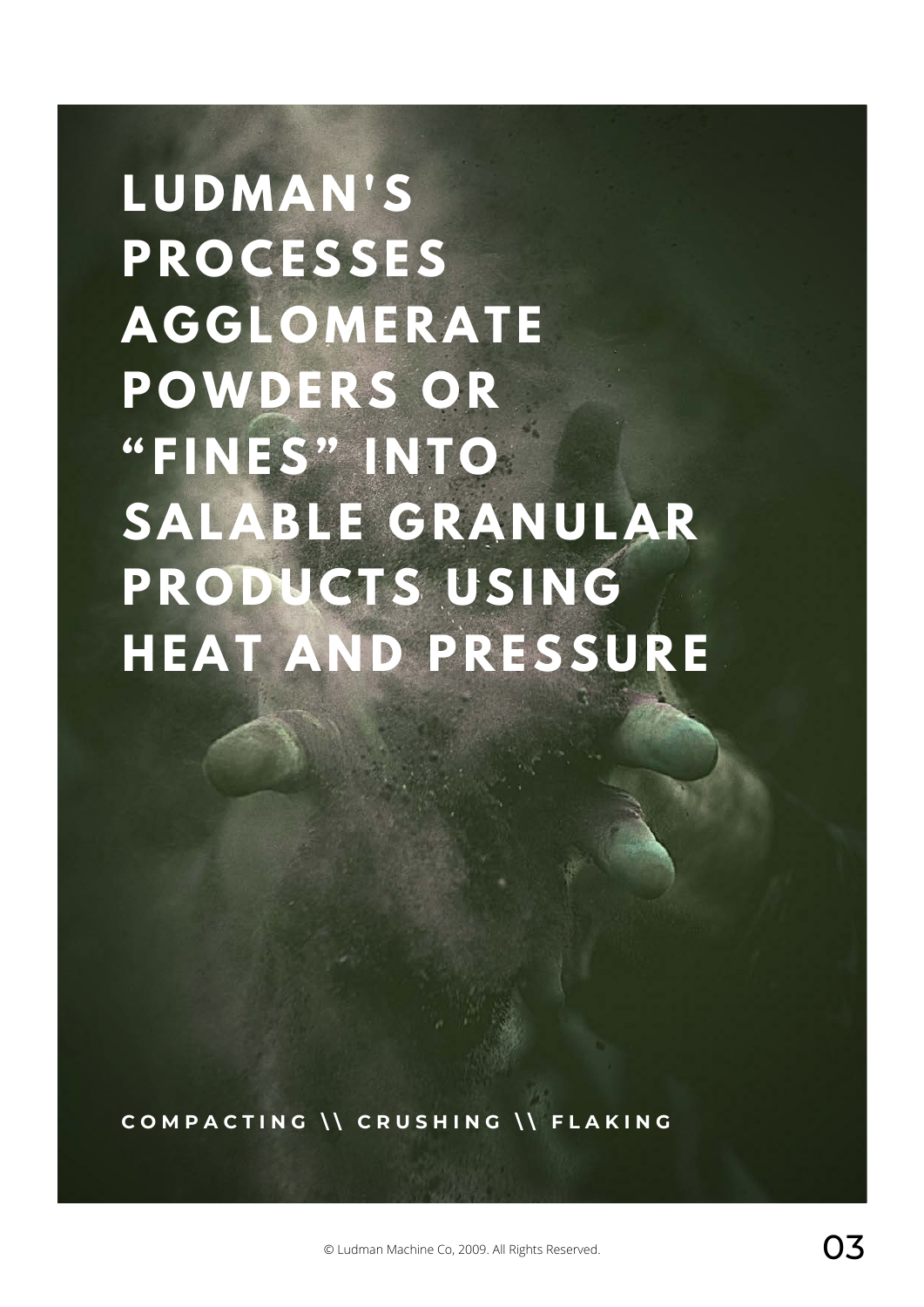### POTASH AND SALT

Two minerals that go hand in hand

He started by describing how potash is mined, and how the potash, which contains large amounts of salt has to be purified. "To purify the potash, it has to be pulverized so that the salt and minerals can be removed. Once the impurities are removed, the powdered potash has to be agglomerated into a solid ribbon that can be processed or granulated to a specific size or shape."

He went on to add that some salts are granulated while others are flaked. "Food manufacturers want flaked salt for pretzels and other snack foods so that the salt bakes right in and doesn't fall to the bottom of the bag. Road salt, on the other hand, needs to have a generally uniform shape and size, but uniformity and consistency are not as critical for road salt as it is to table salt.



#### TO PURIFY THE POTASH, IT HAS TO BE PULVERIZED SO THAT THE SALT AND MINERALS CAN BE REMOVED

Richard Horsfield, Ludman's Sales Manager went on to talk about other industrial and environmental applications where compactors are used. One example was the utility or power generation industry. Mr. Horsfield explained that one of the byproducts of flue gas de-sulfurization (the technology used to remove sulfur dioxide from utility stack emissions) is gypsum. "This gypsum, according to industry experts is purer, more consistent and less expensive to mine than natural gypsum rock," said Mr. Horsfield.

He went on to say that until recently, it was difficult to get the damp gypsum from the power plant to the factory. "They could get the gypsum into a standard tank car, but it was real tough to get out," he said. Engineers found, however that with one of Ludman's compactors, the gypsum could be sized into discrete pieces which flow easily out of the tank cars

The trend, according to Wendelburg, is that companies are taking a more productive approach toward their wastestreams.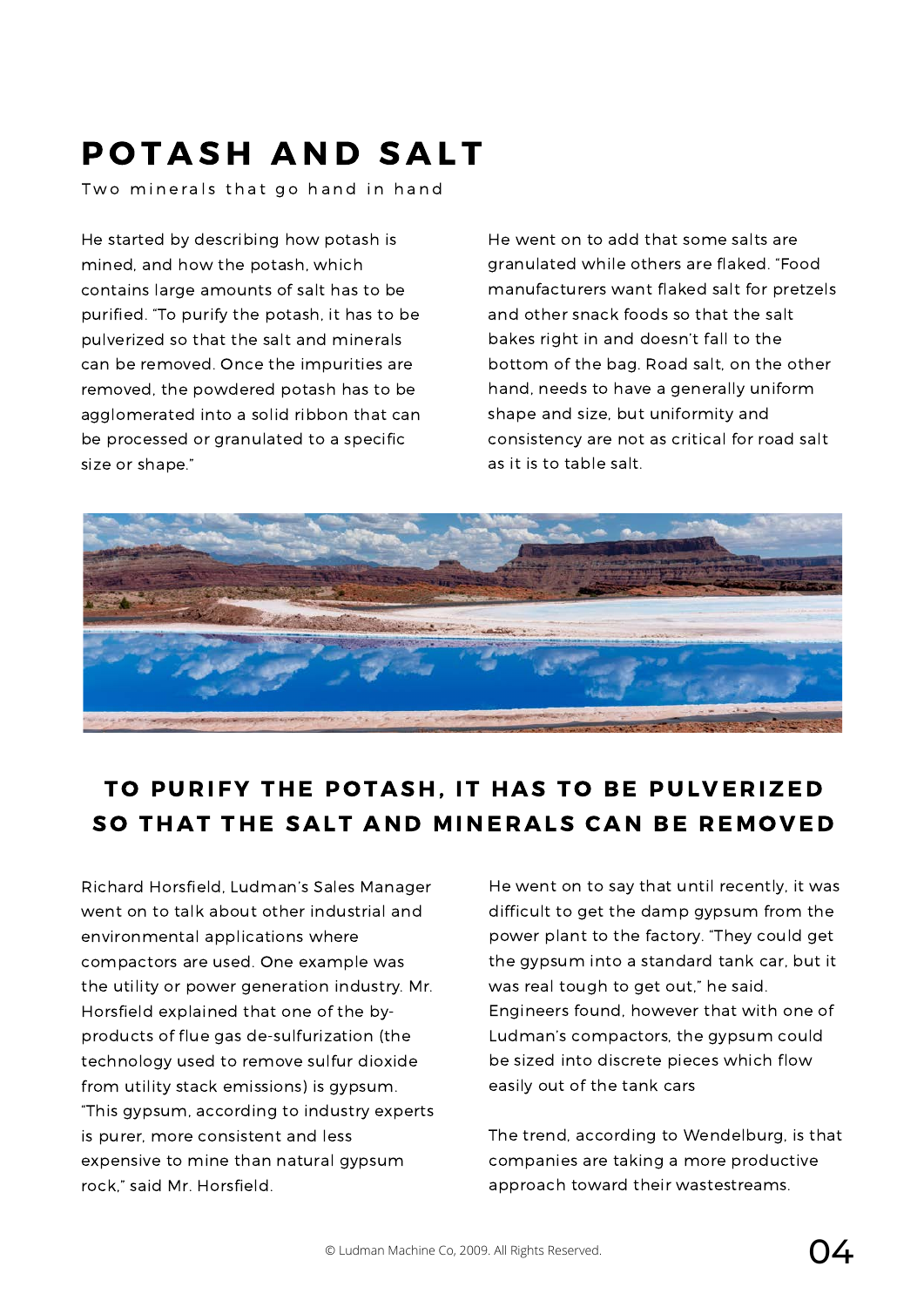

#### MINING AND PROCESSING

Minerals, chemicals and fertilizers

If a manufacturing process generates potassium, for example, the company has probably stopped looking for landfill sites and has found a way to agglomerate and recycle the fines. If they can sell it - all the better. We can make it easy for these companies by agglomerating the fines and precision grinding or cracking the newly formed solid with minimum fines. These types of application according to Wendelburg are becoming more and more common place. Yet, the mainstay of our product is in the mining and processing of chemicals such as Potash (potassium chloride), Ammonium Sulfate, Potassium

Nitrate, and others that are used primarily in the fertilizer industry.

Feeding the ever growing world population now and for the future is of great concern. One of the answers to this concern is Balanced Fertilizers. Compacted and granulated products can be blended, shipped and release can be controlled. The net results of this product, coming off our mills is fertilizers that will produce a considerably higher crop yield per field than raw or natural fertilizers.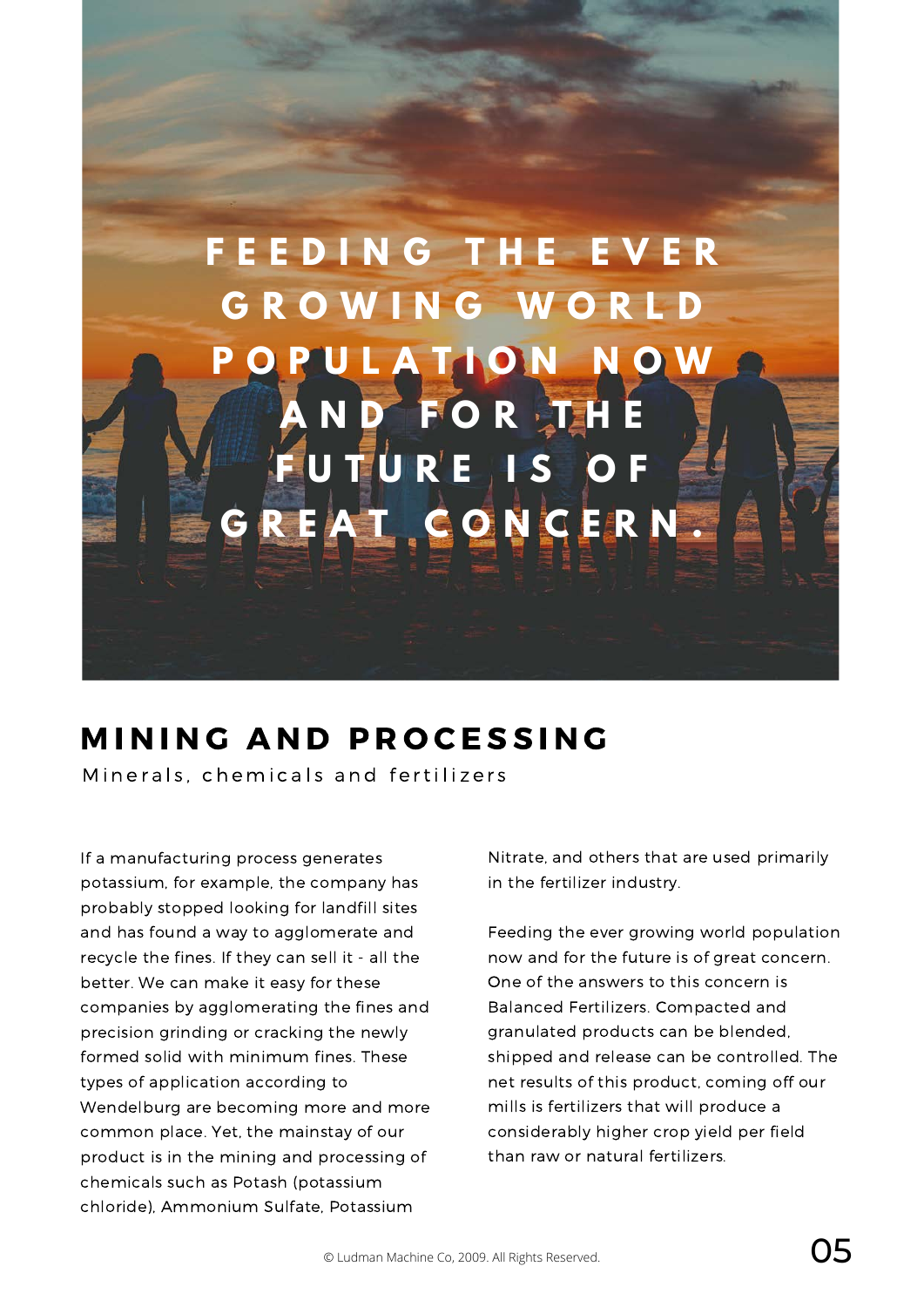## A B OUT COMPACTORS

Roll presses for agglomeration

The typical compactor consists of a gravity or force feed system which sits on top of two pre-loaded rollers which are rotating in opposite directions. On a large compactor, each roller weighs upwards of 22,000 lbs and can exert up to 1.6 million lbs. of pressure. The rollers, which are hydraulically controlled, can maintain product thickness

Large machines, when operating at capacity, can process 120 tons per hour while producing a cake of material ¾" thick. At the heart of the compactor is a set of spherical roller bearings which can have a bore diameter of 500 mm. These bearings are used because they withstand high radial loads and up to two degrees of misalignment.



#### LARGE MACHINES, WHEN OPERATING AT CAPACITY, **CAN PROCESS 120 TONS PER HOUR**

According to Gil Detweiller, the applications engineer who has been working with Ludman Machine over the years, the bearings for this application were selected very carefully, "There is a tremendous amount of pressure on the bearings the whole time this machine is running. And to make matters worse, the feed mechanism can load one side of the rollers more than another, which can lead to a misalignment conditions - a particularly unfavorable condition for any bearing," he said.

According to Detweiller, the bearings on these machines are more prone to contamination failures than shock load or fatigue failures. The bearings are working within a very difficult environment. In most cases the raw material is a fine powder - which completely covers a new machine in hours. Eventually that fine dust or powder creeps into the bearing cavity to contaminate the lubricant and eventually cause premature bearing failure. To combat this, Ludman engineers developed a fairly sophisticated oil lubrication and filtration system.